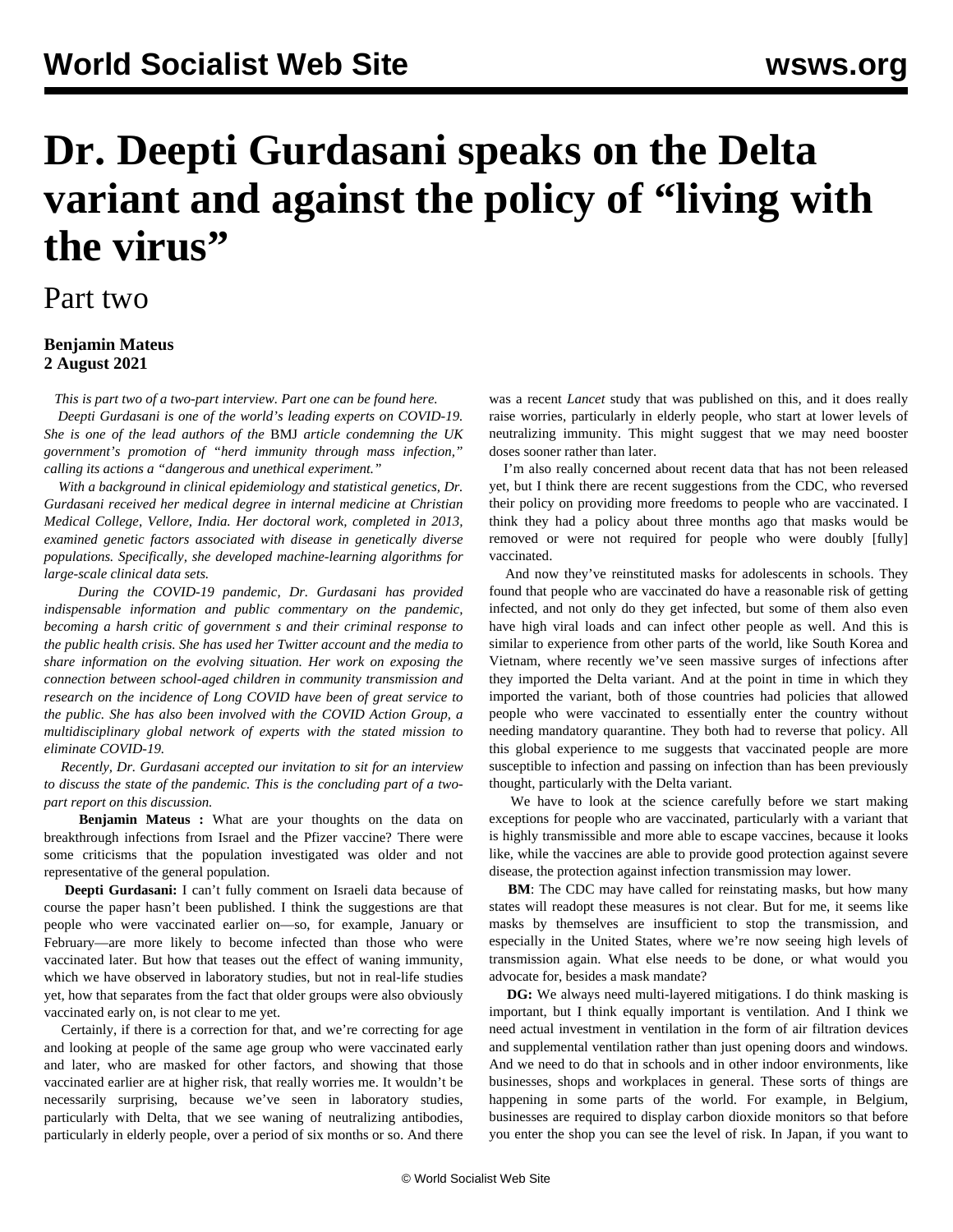go to a cinema, you can stand outside and see what the level of carbon dioxide is for the movie you're going to watch and whether that risk is something that you want to take. And I think that incentivizes businesses to protect the public as well. That is very important because this is not going to go away anytime soon, and we need to invest in this for the long run.

 There also needs to be very strong public messaging around the need for longer-term mitigation, as well as vaccination. I think, for example, the US uptake, particularly in younger people, has been lower than desired. That also means bringing in a discussion on Long COVID and chronic illnesses in young people, which I think has been dismissed by many governments and even scientists.

 Unless young people know that they do face a very real risk by getting infected, why should they want to get vaccinated? They've been told constantly that they don't get severely ill. They think it's going to be something like the flu, so they decide they might just weather it. In this regard, too, the public messaging has been unclear and has not prioritized young people explaining why it's so important and advantageous for them to get vaccinated.

 Besides public health messaging, good mitigation strategies, educating about the vaccines and addressing vaccine hesitancy, we also need effective surveillance systems in place, better variant monitoring and identification, which are critically important at this point.

**BM:** Do the vaccines appear to protect against Long COVID?

**DG:** The data on this is still quite early now. We don't have systematic data analyzed. Let's remember that Long COVID only happens when you get infected. To the extent that vaccines do protect against infection, and they definitely provide some protection against infection, they will protect against Long COVID.

 But I think the question is, "Do you have protection over and above the risks posed by infection without vaccination?" I think that is less clear. There's recent data from Survivor Corps, which is an advocacy group for people with Long COVID, based on online surveys, that shows that there was a level of breakthrough Long COVID where 50 percent of those who got infected post-vaccination developed the condition. But this is obviously a biased survey because it's not done in the general population and the people who come forward may not be representative of the general population. But it does give an indication that people who are vaccinated can also get Long COVID. Whatever protection the vaccines provide is far from complete, but there will be some protection because it does protect against infection.

 Unfortunately, I am quite frustrated that despite the large number of studies that we have on vaccine-based protection of severe disease and infection, there are very few people who appear to be studying Long COVID, which is a critical part of the protection that we need to understand vaccines can provide.

 **BM:** You had recently written in your article published in *The Lancet*: "Mass infection is not an option. We must do more to protect our young." You also wrote, "The root cause of educational disruption is transmission, not isolation." As we are nearing the end of our discussion, could you speak to the issue of COVID-19, children and education?

 **DG:** It has become very evident over the past year that children play a massive role in [the spread of] infection. I mean, there's been a lot of misinformation and disinformation around this and minimization of the role of children in infection. We've heard that children are less susceptible to infection, or they're less likely to transmit, or even they are not an important part of community transmission. This is absolutely not true!

 I think, regardless of susceptibility and transmissibility, we need to remember that children come in contact with many more people than adults do, given they attend schools in person. There are recent studies, including ones from the CDC, that show that when you correct for the fact that most infections in children or many infections in children are asymptomatic, they're not detected because children may not come forward for testing because they don't feel unwell, when you correct for that in these studies, you find children are equally susceptible to adults and equally likely to transmit. But the fact that they have many more contacts makes them a critical route of transmission back into the community. These studies also demonstrated that parents of children are at high risk of infection and requiring hospitalization.

 These studies have been conducted across the world and they all show the same thing. But these same studies have also shown that if you put mitigations in classrooms, multi-layered mitigations, you can actually reduce the risk, not just to the children, but to their parents. This is a problem we know exists in different parts of the world and it is solvable. I think the big question is [that] despite all this knowledge, which has been available for some time, many countries in the West have done so little to address this issue. Why? While they say they prioritize reducing educational disruption, they've actually done very little to reduce it. The way to reduce educational disruption, which has sadly impacted many children across the globe, is not to deny that they contribute to transmission, which is an evidence-based fact, but rather to address it by making schools safer with mitigations that work.

 Sadly, it's the very scientists and politicians that have minimized the role of children in transmission who say that they want to prioritize education, but then expect children to go into schools without any mitigations, which almost always leads to high levels of transmission and school closures.

 And this is even more [the case] with the variants. We saw with the Alpha and Delta variants that transmission began in school-aged children and spread back into the communities. More transmissible variants spread very rapidly through schools and back into the communities. Unless we address that with mitigation at schools and with vaccination of children, unfortunately, we are never going to get on top of this pandemic. And this is something that governments need to understand and scientists need to understand.

**BM:** Is there any data that the Delta variant is more dangerous to young children than previous strains? There is data emerging from Indonesia, Brazil and even in the US and UK that they're seeing higher rates of hospitalizations and deaths.

 **DG:** Yeah. Overall, it looks like the Delta variant is most severe. We know from the UK and Scotland data that it is two times more likely [for patients] to be hospitalized with the Delta. There's recent data from Canada that suggests that it might be more deadly as well. But whether this is worse for certain age groups is unclear. But frontline experience seems to suggest that this may be the case. We are definitely hearing from pediatricians and critical care doctors from different parts of the world, including the US, suggesting that the adolescents that they're seeing ill in this particular wave are requiring more intensive care, [are] more likely to get ventilated than those that they've seen in previous waves. And I think we need to listen to those frontline experiences as more evidence accumulates. We heard similar from Singapore, similar from India when Delta was spreading there. And I think we need to be very cautious about exposing children to this. In the UK we've seen hospitalizations increase far more rapidly than we have in previous waves. Currently we have about 50 to 60 children being hospitalized per day, which is quite significant.

 **BM:** What is your opinion about vaccine mandates? What are the political concerns in favor of or against mandates?

 **DG:** Perhaps I have different views on vaccine mandates. I understand the need for vaccine mandates in health care settings and care home settings. I'm a medic myself and before I went to the hospital, I had to get my hepatitis B vaccine and that's a requirement. And I understand why because the decisions that we make influence the risks that our patients are subjected to many of whom are vulnerable. And if they were to get